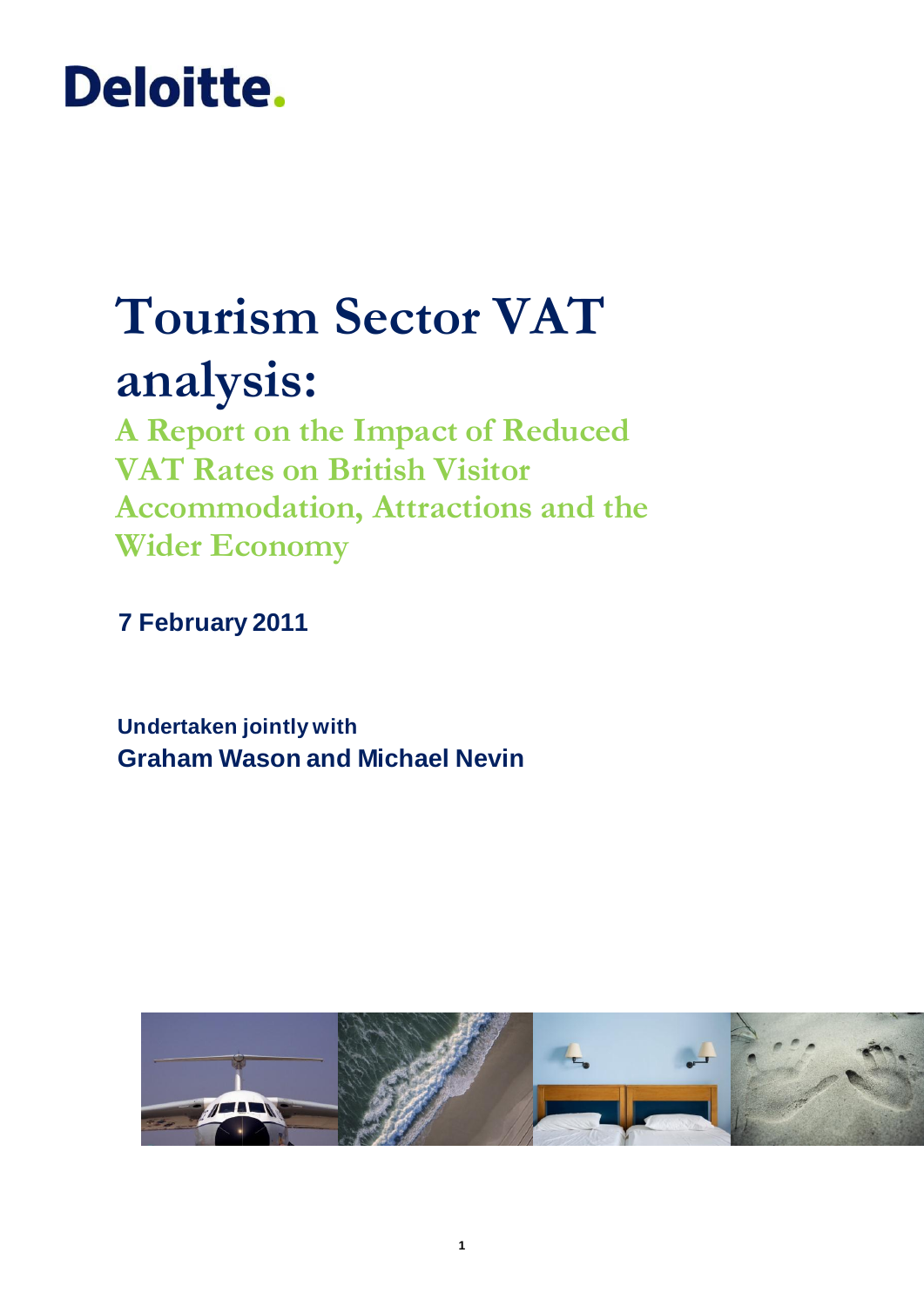**Heather Hancock Deloitte** 07740 178 521 [hhancock@deloitte.co.uk](mailto:hhancock@deloitte.co.uk)

**Andrew Tong Deloitte** 07785 513 229 [andrewtong@deloitte.co.uk](mailto:andrewtong@deloitte.co.uk)

**Graham Wason** Tourism Respect 07977 040 579 [rgwason@Tourismrespect.com](mailto:rgwason@tourismrespect.com)

**Michael Nevin** Nevin Associates 07824 829 445 [mike@nevinassociates.co.uk](mailto:mike@nevinassociates.co.uk)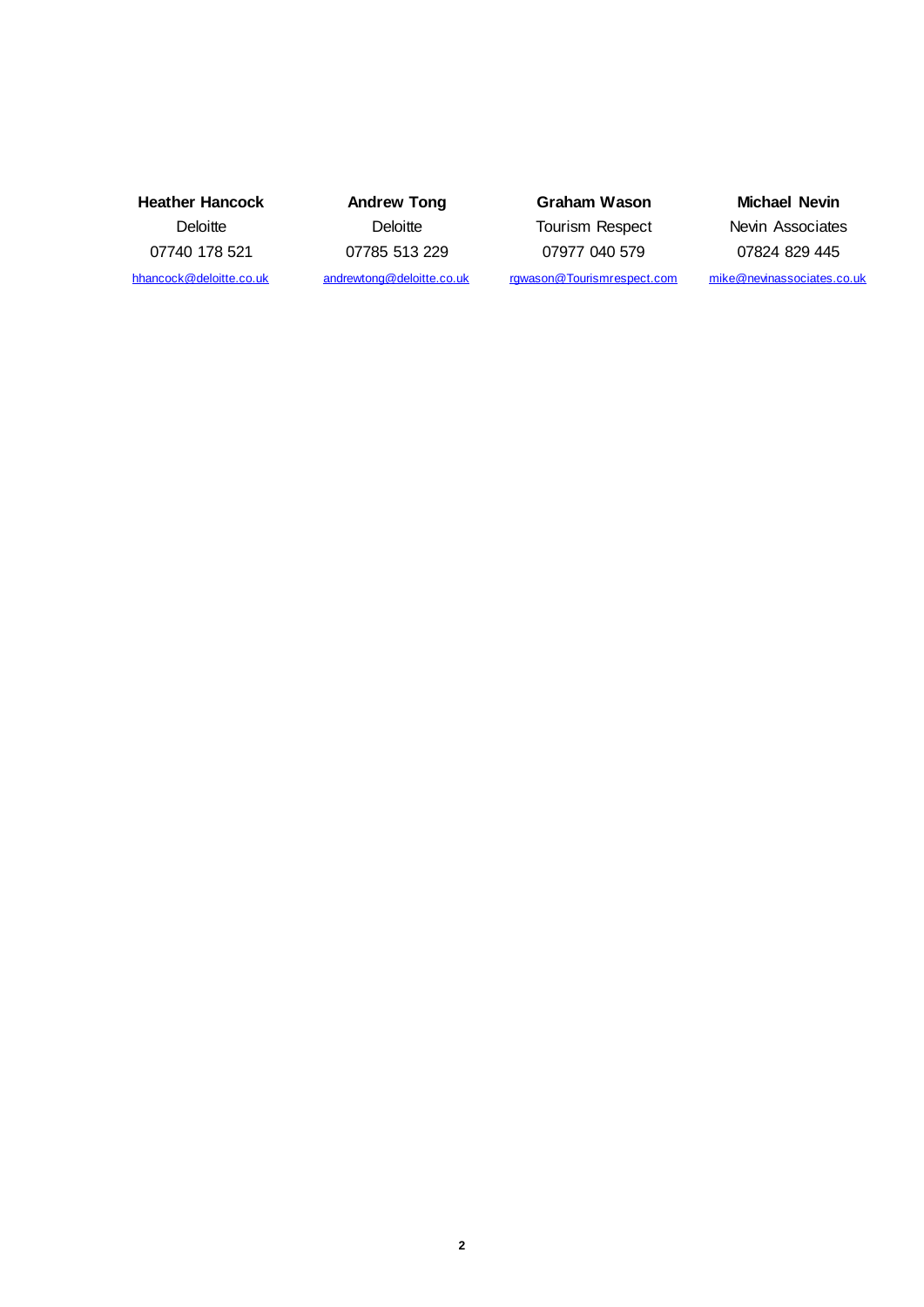# **EXECUTIVE SUMMARY**

### **Introduction**

This report presents the findings of a study into the projected impact of lower rates of Value Added Tax (VAT) on UK visitor accommodation and attractions.

The report was commissioned by the Bourne Leisure Group (BLG). BLG was established in the 1960s and is one of the largest holiday businesses in the UK. It operates holiday brands including Haven Holidays, Warner Leisure Hotels and Butlins. It is estimated that BLG provides around one in seven of all holidays taken in Britain by UK holidaymakers.

The aim of this study is to articulate the case, should evidence support the hypothesis, that a cut in VAT on tourist accommodation and visitor attractions should benefit Her Majesty's Treasury (HMT) in terms of net tax reciepts, as well UK businesses (in terms of visitor numbers, expenditure and spillover effects) and citizens (in terms of greater access to employment and lower cost domestic holidays and leisure trips).

### **Background**

The UK is facing a period of major economic uncertainty, with the highest budget deficit in history. In response, the Coalition Government has introduced tough austerity measures, notably in the form of cuts to government spending. There is concern that spending cuts and a hike in taxes will reduce growth forecasts, which therefore increases the possibility of a double dip recession.

On  $12<sup>th</sup>$  August 2010, David Cameron, the Prime Minister (PM), gave a major speech on Tourism. The PM declared his government's recognition of the size, importance and potential of Tourism, citing the industry as one of the best and fastest ways of generating jobs. He referred to the fact that the UK has fallen from sixth to eleventh place in the World Economic Forum's Travel and Tourism Competitiveness Index (WEF TTCI) Ratings between 2008 and 2009. The PM said: *"At the moment 36 per cent of what Brits spend on holidays is spent at home. Can we up our game to raise that to 50 per cent?"*

This study explores the hypothesis that reducing VAT on UK visitor accommodation

and attractions might be one way of helping achieve this target.

The case for a reduction in the rate of UK VAT on Tourism has been made by the industry since the mid 1990s, as VAT rates in the UK are higher than that of its European competitors, the majority of which apply a reduced rate of VAT to Tourism.

This study has been undertaken by a team comprising:

- Deloitte MCS Limited
- Graham Wason of Tourism Respect
- Mike Nevin of Nevin Associates
- Dr Roger Perman of the University of **Strathclyde**

The study builds on previous reports on the impact of a reduced VAT rate on UK Tourism undertaken in 1995, 1998 by Deloitte<sup>1</sup> and further reports by Messers Wason and Nevin in 2002, 2008 and 2010. Roger Perman was involved in the studies in 1995, 1998 and 2008.

Further information on relevant experience of members of the study team is contained in Annex A.

## **Method**

The study considers the way in which changes in VAT rates in the UK may influence industry outcomes, through 'pass-on' to consumers, increased demand and increased Exchequer revenues.

To do this, a framework for the study was devised (shown overleaf) based on previous work by Wason and Nevin and Deloitte analysis. The framework acts as a visual representation of the impacts of a VAT cut and the research that is conducted to allow a balanced discussion of the outcomes.

<u>.</u>

<sup>&</sup>lt;sup>1</sup> Messrs Wason and Nevin were respectively Partner and Senior Economist at Deloitte.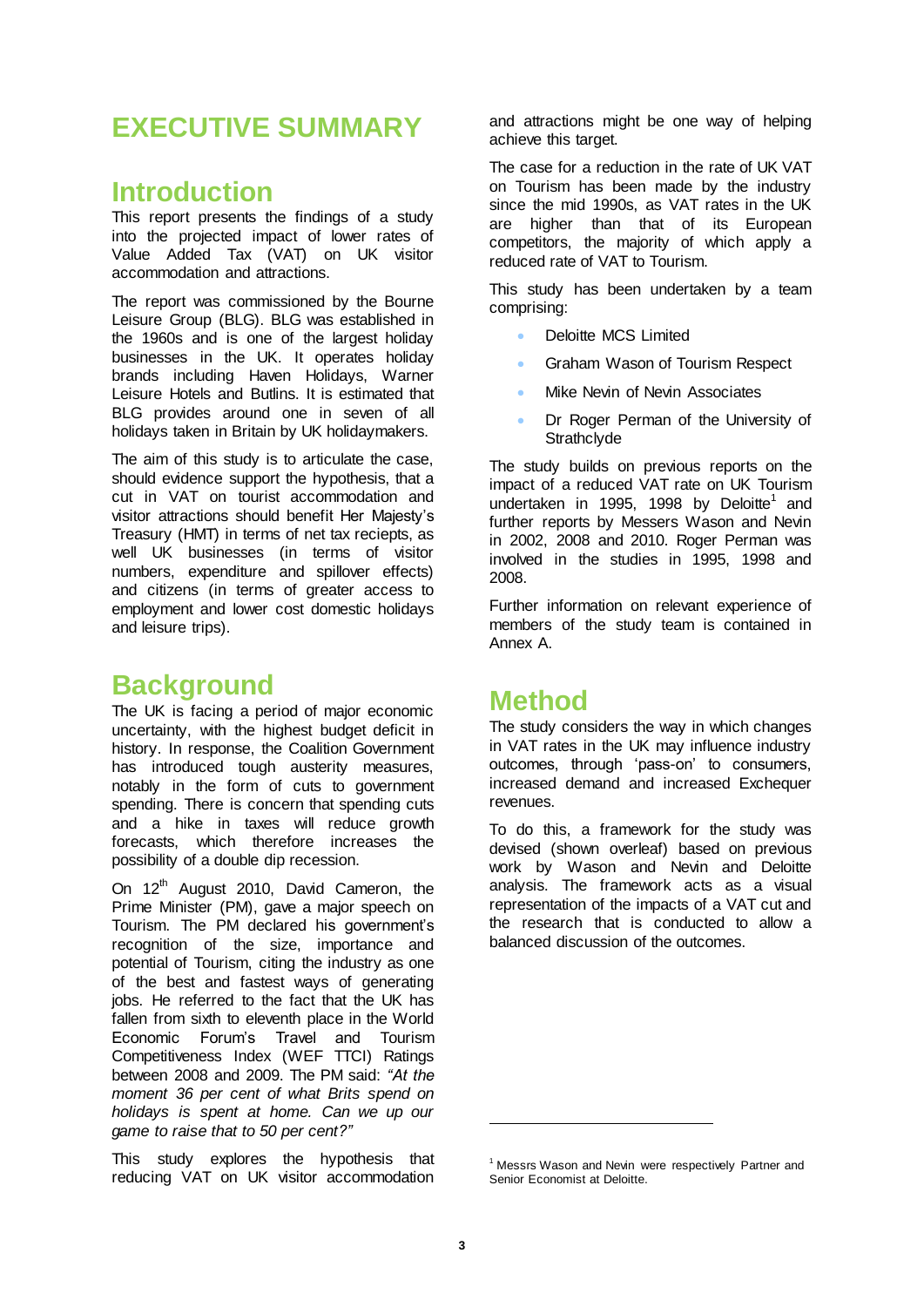

Source: Deloitte, Wason and Nevin analysis.

In theory, a reduction in Tourism VAT will take time to pass through the system. In the shortterm the effects are expected to be lower Exchequer revenues. In time, behavioural change – by both suppliers and consumers – should result in lower prices and increased demand for Tourism goods and services by domestic residents and international visitors. The effect on Exchequer revenues will be dependent upon the extent to which increased demand offsets the lower rate of VAT. Greater levels of economic activity will benefit the UK, and further tax revenues would accrue from increased profits, wages and demand in the supply-chain.

This study has included:

- A review of economic conditions;
- A review of the past, present and future prospects for UK Tourism;
- Comparative analysis of EU tax rates;
- Case studies of reductions in VAT in the EU;
- Comparative analysis of the VAT and Total Tax Burden on UK Tourism relative to EU countries;
- A survey of business behaviour due to VAT cuts;
- Econometric modelling of the sensitivity of Tourism demand to changes in prices and incomes;
- Fiscal modelling of the effects of a VAT cut from 20 per cent to 5 per cent;
- As assessment of the impact of a VAT reduction on employment; and
- Synthesis of findings.

## **Economic Context**

Following significant turmoil in financial markets and the subsequent recession, most advanced economies are expected to recover over the next few years, albeit with slower growth rates than pre-recession. Both consumers and businesses are proving frugal and are still proceeding with caution. Associated changes in spending patterns, both within the UK and in other countries, have the potential to affect visitor economy outcomes.

In the UK, despite strong growth in two quarters of 2010, the outlook remains weak. The fiscal retrenchment proposed by the coalition Government is expected to shave a significant amount from growth, at least in the short-term. Moreover, indicators suggest that external factors (export demand) are likely to be unsupportive of growth in the short-term.

### **Tourism in the UK**

Tourism is a significant contributor to UK  $P$ Ic  $$ generating around a tenth of the UK's GDP.

The industry supports over 2.5 million jobs, providing many entry level jobs as well as opportunities at higher levels. The industry is responsible for significant levels of training and up-skilling, and, because of its local labour intensiveness, employment cannot be relocated offshore.

However, the UK's Tourism Balance of Payments (the difference between UK receipts from non-resident tourists and expenditure by UK residents on visits abroad) has deteriorated significantly over the last 25 years. Some 15 years ago, Graham Wason and Mike Nevin, then at Deloitte, reported the UK's uncompetitive position through having a higher rate of VAT on Tourism than competitor countries and predicted that, if this were not addressed, the Balance of Payments deficit would continue to deteriorate. This has been borne out by events.

Figure A charts the Tourism balance since 1985, the last year in which the account showed a modest surplus. Since then the account has been in deficit and has worsened year-on-year until 2009, when the downward trend was interrupted as the recession led to British people taking 'staycations' boosting domestic Tourism and the weak pound encouraged overseas visitors in the UK.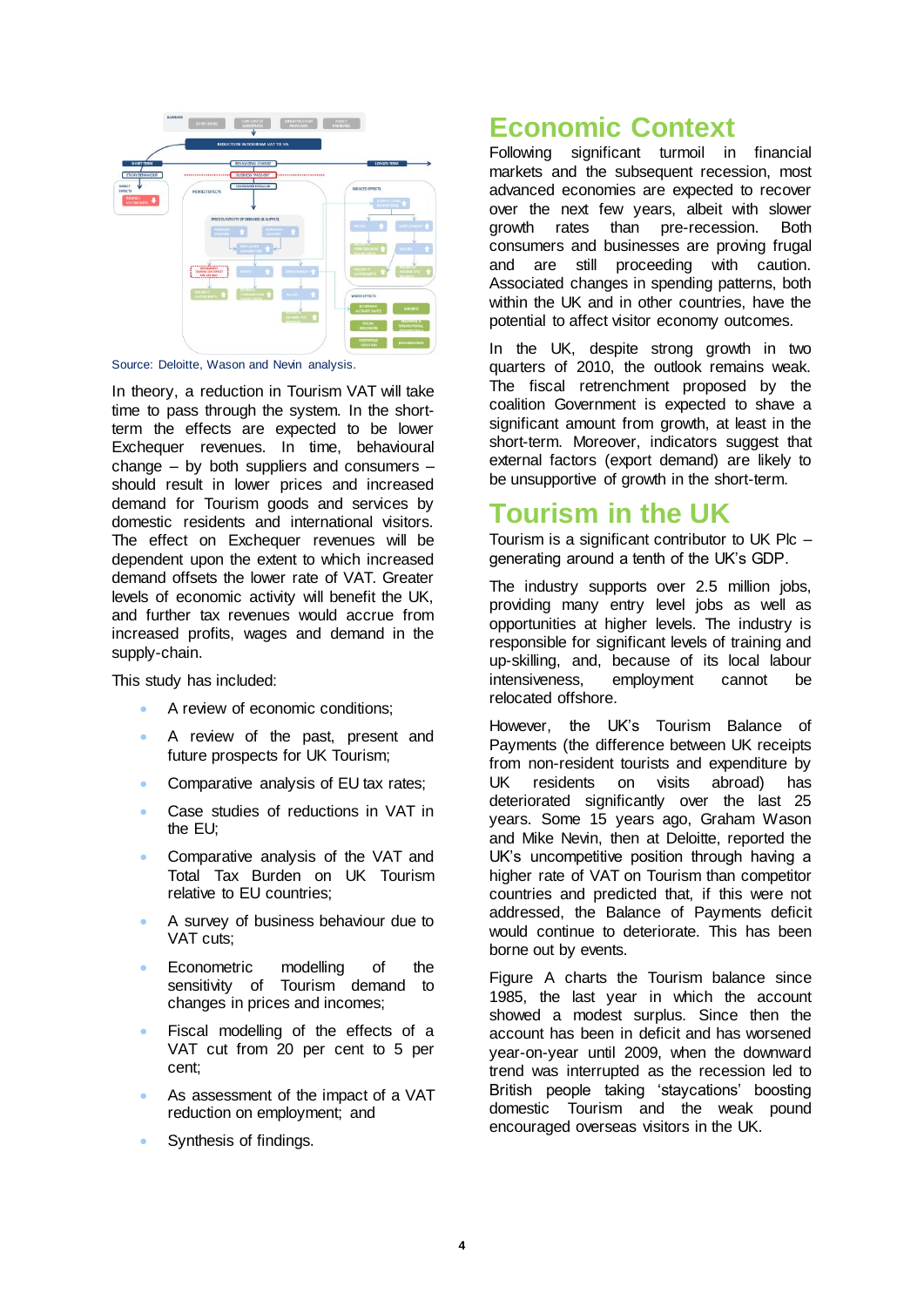Figure A. UK Tourism Balance of **Payments** 



Source: Deloitte, Wason and Nevin analysis, VisitBritain.

The improvement in the UK's Tourism balance in 2009 tends to confirm that lower Tourism prices – whether as a result of a lower external value of the pound, or as a result of a reduced rate of VAT – would have the effect of stimulating demand for Tourism services, which are highly price-sensitive.

The UK currently accounts for 3.5 per cent of international Tourism receipts (3.8 per cent in 2008). Figure B shows the international Tourism receipts (in millions of euro) of the 14 Member States of the EU in 1995 and the same countries in 2005.

#### Figure B. International Tourism Receipts (ITR), millions of euro



#### Source: Deloitte, Wason and Nevin analysis, VisitBritain.

Over the ten years between 1995 and 2005, the total receipts of these 14 EU Member States grew by 69 per cent in nominal terms. Over the same period, the growth in UK receipts was lower than the average, at 57 per cent in nominal terms, leading to a decline in the UK's share of both the EU and world markets.

The decline in the UK Tourism balance is mirrored by the decline in the UK's competitiveness as a destination, particularly due to high cost. According to the WEF TTCI, the UK ranks 133<sup>rd</sup> out of 133 countries on cost. In addition to comparatively high taxes on Tourism, especially VAT and Air Passenger Duty, residents of many countries, notably China and other growth economies, incur high

visa charges to visit the UK, making the UK even less attractive to many long-haul visitors.

Overall, the UK ranked  $11<sup>th</sup>$  out of 133 in the 2009 WEF TTCI – down five places from  $6<sup>th</sup>$ place in 2008. This, combined with large scale investment in emerging Tourism markets, signals a challenge for the UK to remain competitive.





#### Source: Deloitte analysis, WEF.

The next update to the WEF Travel and Tourism Competitiveness Index is likely to paint an even starker picture for the UK as competitor destinations have reduced VAT in that period, where the UK's rate has risen.

However, given that the UK is deemed to be the least price competitive of 133 destinations, it does speak volumes for the quality of the offer in the UK that it is ranked so highly in aggregate. Research conducted for VisitBritain as well as forecasts from WTTC suggest that future growth potential is significant for the UK if a number of conditions are met – namely generating sufficient support from Government and business.

Challenges to and opportunities for future growth in UK Tourism are summarised in Figure D in a 'traffic light' format, with red denoting threats and green denoting opportunities.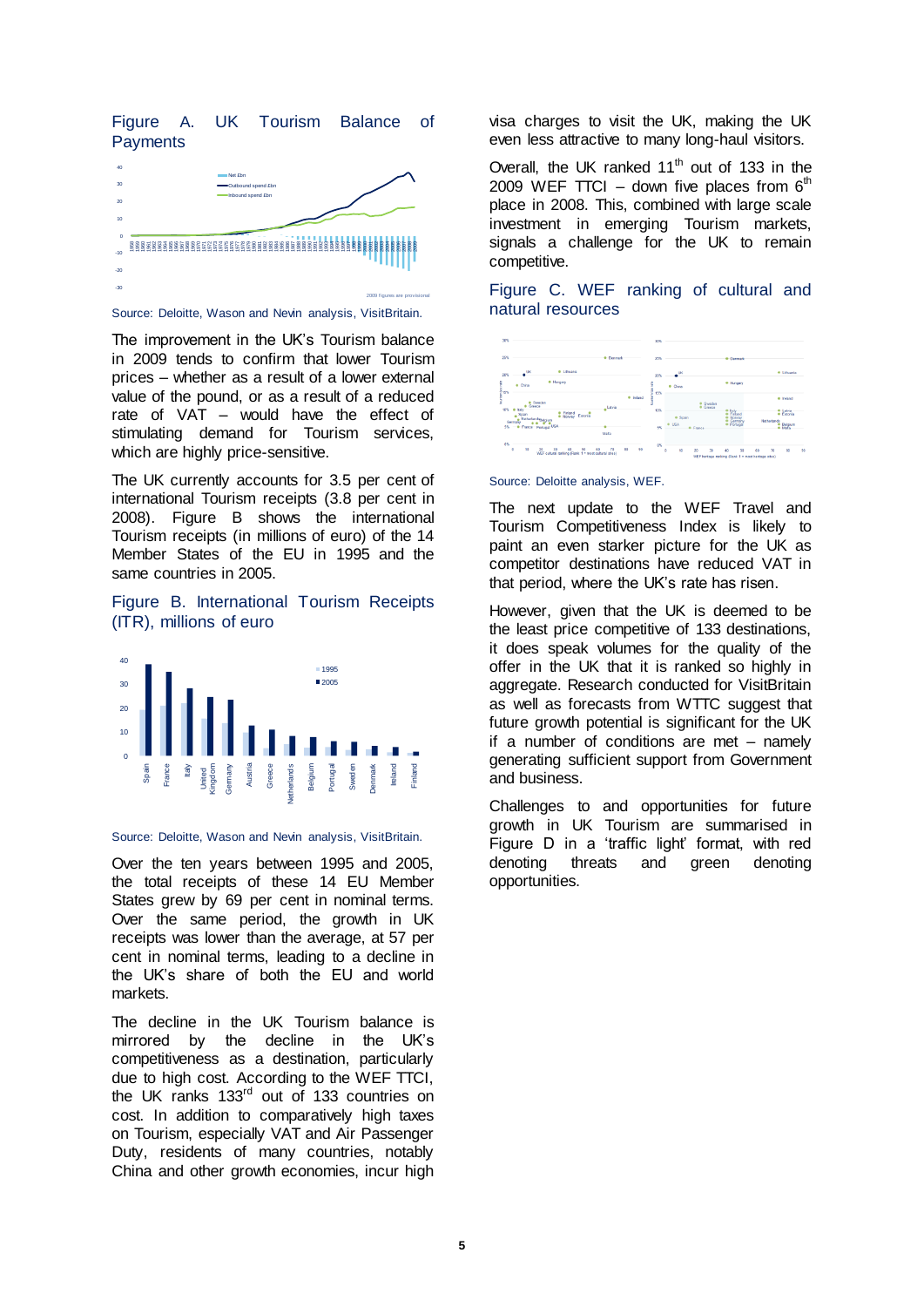#### Figure D. Challenges and opportunities

| <b>Issue</b>              |                                                             |  |  |
|---------------------------|-------------------------------------------------------------|--|--|
|                           | <b>O</b> Geopolitics                                        |  |  |
| Political                 | ● Capacity Considerations - including infrastructure        |  |  |
|                           | ● Funding/public spending                                   |  |  |
|                           | Macroeconomic conditions<br>$\bigcirc$                      |  |  |
| Economic                  | - Exchange rates<br>Ο                                       |  |  |
|                           | $\circ$<br>- Consumer spending                              |  |  |
|                           | l ondon 2012                                                |  |  |
|                           | Growth in emerging economies                                |  |  |
|                           | ● Investment in transport and other infrastructure          |  |  |
|                           | ● Competition and the changing market place                 |  |  |
|                           | ● Delivering the 'experience'                               |  |  |
|                           | ● Culture and heritage reputation                           |  |  |
|                           | ◯ Shifts in consumer behaviour and general perceptions      |  |  |
| Social                    | - Lower spend/perception of expenses<br>O                   |  |  |
|                           | $\overline{O}$<br>- Growth in food/health/wellbeing tourism |  |  |
|                           | $\circ$<br>- Shift in consumer tastes to 'exotic' places    |  |  |
|                           | O Demographics                                              |  |  |
|                           | ○ Income distribution                                       |  |  |
|                           | ◯ Digital distribution                                      |  |  |
| Technological             | Innovation e.g. social networking                           |  |  |
|                           | Competition                                                 |  |  |
|                           | Climate change                                              |  |  |
| Environmental             | ◯ Potential health/travel scares                            |  |  |
|                           | ○ Commodities - e.g price of oil                            |  |  |
|                           | <b>O</b> Environment                                        |  |  |
| Legislation               | <b>C</b> Taxation & Visa Cost                               |  |  |
|                           | ◯ Visa process                                              |  |  |
|                           | <b>O</b> Minimum wage                                       |  |  |
| Source: Deloitte analysis |                                                             |  |  |

Source: Deloitte analysis.

The UK's unique offer in terms of culture and 'experience', technological and channel advancements, and the growth in emerging markets are amongst the major opportunities for the UK to leverage in coming years. On the downside, investment/capacity issues, funding issues, and growing competition from abroad are seen as significant threats. Another significant threat contributing to cost is tax legislation for the sector.

### **VAT in the EU**

Whilst the EU does not have major competences in the area of direct taxation (i.e. company and personal tax), it does in the case of VAT. VAT is a widely-used instrument in the EU and must be used by every Member State.

The basic rules are:

- Supplies of goods and services subject to VAT are normally subject to a standard rate of at least 15 per cent;
- Member States may apply one or a maximum of two reduced rates of not less than 5 per cent to goods and services enumerated in a restricted list (see Annex B).

As a general rule the standard rate has to be applied. The standard rate varies from the permitted minimum of 15 per cent to a current maximum rate of 25 per cent. The average

standard rate of the 27 EU Member States currently is 20.4 per cent. All but one of these countries, Denmark, applies at least one reduced rate. The average reduced rate, depending on how calculated, is between 6.3 per cent and 9.2 per cent.

In 2007, the EU commissioned Copenhagen Economics ApS to carry out an overall assessment report on the impact of reduced rates applying to locally supplied services, including restaurant services, notably in terms of job creation, economic growth and the proper functioning of the internal market.

Based on the report, the Commission made various recommendations and proposals to the Council. On  $5<sup>th</sup>$  May 2009, the Council adopted a new directive allowing the optional use of reduced rates of VAT for certain labourintensive local services, including restaurant services.

Figure E below shows current standard and reduced VAT rates in selected EU countries, China and Florida.

Figure E. Standard and Reduced VAT rates of selected EU countries, Florida and China



Source: Deloitte, Wason and Nevin analysis, EU Taxation and Customs Union.

The UK's standard rate of VAT at 20 per cent (from  $4<sup>th</sup>$  January 2011) is very close to the 20.4 per cent average of the 27 EU countries, and its reduced rate of 5 per cent is at the minimum level permitted by the EU.

### **VAT on Tourism services**

The recent EU VAT legislation removes an anomaly that has existed since its foundation, by which the two largest components of the Tourism industry – hotels and restaurants – were treated differently under the EU VAT rules. While Member States were eligible to voluntarily apply a reduced VAT rate to hotels,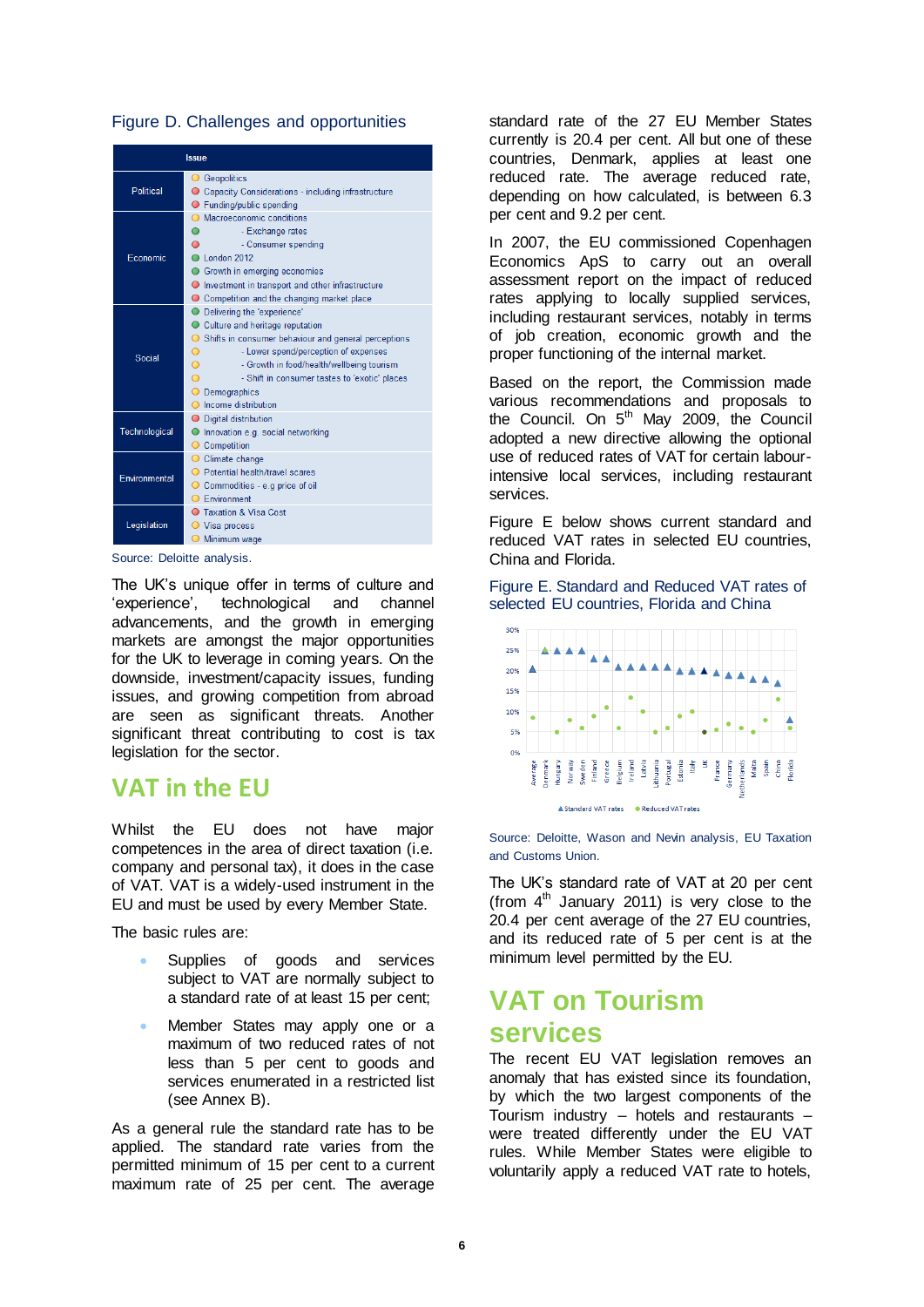by virtue of hotels being included on the relevant annex, restaurant services were subject to the standard rate. However some Member States were eligible to apply a reduced rate to restaurants due to derogations and early or pre-accession agreements.

Since  $5<sup>th</sup>$  May 2009, a number of Member States have taken the opportunity of the new regulations that permit them to adopt a reduced VAT rate for restaurants. These include Belgium, Finland and France. In the same period, Germany and Hungary have moved hotels from the standard to a reduced rate of VAT. These recent changes are shown on the chart below.





Source: Deloitte, Wason and Nevin analysis.

A number of countries, all recent accession Member States of the EU, have increased the rates of VAT on Tourism services, in some cases moving them from a reduced rate to the standard rate. Such moves have been strongly influenced by the IMF as part of a wider economic support package.

Most EU Member States exercise their right to apply a reduced rate of VAT to Tourism services because they recognise that Tourism is a highly price-sensitive sector and that reduced VAT results in lower prices and increased demand. Furthermore as Tourism services are labour-intensive, reducing VAT can represent a highly cost-effective means of promoting employment. Lower prices enable countries to compete more effectively against others with higher taxation regimes. And this can lead to an increase in total fiscal income that more than outweighs the lower direct income from VAT.

Spending by non-resident visitors to a country is an export, and exports in most EU countries fall outside the scope of VAT. Approximately half of UK hotel turnover is accounted for by overseas visitors, yet the service provider cannot charge zero VAT at the point of invoicing, unlike other export services such

as consultancy, finance and insurance. Thus a further reason why other EU Member States apply lower rates of VAT to visitor accommodation might be to help correct this anomalous position.

The rates of VAT that apply to hotels and restaurants in the main EU Member States are shown on the chart below.

Figure G. VAT rates for tourist accommodation and food, selected EU countries



Source: Deloitte, Wason and Nevin analysis, EU Taxation and Customs Union.

Twenty-two of the 27 EU Member States currently apply a reduced rate of VAT to hotel accommodation. The UK is one of the exceptions. Of the remaining four exceptions, one, Bulgaria, applies a reduced rate of VAT to hotels purchased as part of a tourist package. Two of the others, Lithuania and Slovakia, applied a standard rate due to pressure from the International Monetary Fund (IMF) in 2010. The fourth country, Denmark, has no reduced rates of VAT.

The UK is therefore the only country in the EU which has an option to apply VAT to hotels at an existing reduced rate but does not exercise this in any part of its visitor accommodation sector.

The majority of other EU Member States also apply a reduced rate of VAT to meals served in restaurants and cultural and entertainment services. Analysis suggests that EU-wide, only Denmark and Lithuania are more expensive than the UK in terms of the total VAT-take on tourists.

The treatment of "visitor attractions" within EU Member States is complicated by different definitions as to what this sector encompasses. Although some Member States charge the standard rate on the two visitor attraction categories defined by the EU for VAT purposes – admission to cultural services and shows and admission to amusement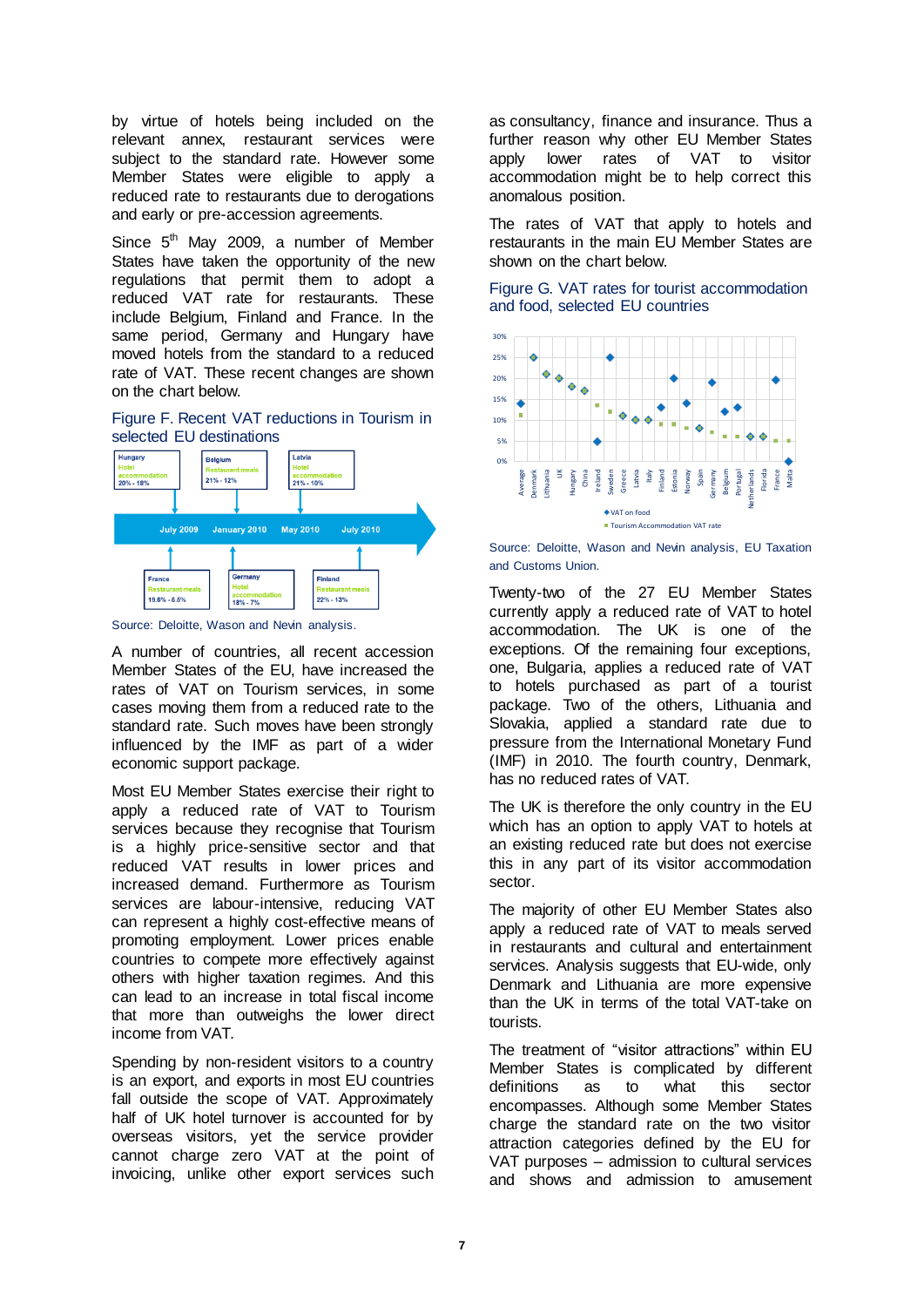parks – Figure H shows that most EU Member States apply a reduced VAT rate to these services, and that the standard rate of 20 per cent applying to certain services in the UK is well above the EU average.

Figure H. VAT rates for admission to cultural services and amusement parks, selected EU countries



Source: Deloitte, Wason and Nevin analysis, EU Taxation and Customs Union.

Conversely, certain services in the UK, such as national museums and galleries and cultural services provided by charities and local authorities, are not subject to VAT. However, commercial visitor attractions and entertainment facilities are subject to VAT at the standard rate. This creates distortion within the sector in the UK.

The UK's position on VAT on Tourism services places it at a competitive disadvantage in contrast with all other major European players – as alternative locations for both international and domestic tourists.

### **Other Comparative Tax rates**

Although the UK has high rates of VAT on Tourism, UK taxes on income and profits are broadly in line with EU averages. According to recent research by the Institute of Directors the UK is neither a high nor low tax economy.

Figure I ranks major EU nations by a simple average of income and corporation tax, with the UK placed firmly mid-table.

#### Figure I. Average income and corporation tax

|                    | Income Tax Rate (%) |             | Corporation tax (%) |      |
|--------------------|---------------------|-------------|---------------------|------|
|                    | Low                 | <b>High</b> | Low                 | High |
| <b>Denmark</b>     | 38.0                | 59.0        | 25.0                | 25.0 |
| <b>Belgium</b>     | 25.0                | 50.0        | 34.0                | 34.0 |
| Norway             | 28.0                | 49.0        | 28.0                | 28.0 |
| Spain              | 24.0                | 43.0        | 30.0                | 30.0 |
| Germany            | 30.0                | 33.0        | 14.0                | 45.0 |
| Italy              | 23.0                | 43.0        | 27.5                | 27.5 |
| Malta              | 15.0                | 35.0        | 35.0                | 35.0 |
| France             | 5.5                 | 40.0        | 33.3                | 33.3 |
| Sweden             | 0.0                 | 57.0        | 26.3                | 26.3 |
| UΚ                 | 0.0                 | 50.0        | 28.0                | 28.0 |
| China              | 5.0                 | 45.0        | 25.0                | 25.0 |
| <b>Netherlands</b> | 20.0                | 25.5        | 0.0                 | 52.0 |
| <b>USA</b>         | 10.0                | 35.0        | 15.0                | 35.0 |
| Greece             | 0.0                 | 40.0        | 25.0                | 25.0 |
| <b>Finland</b>     | 6.5                 | 30.0        | 26.0                | 26.0 |
| Ireland            | 20.0                | 41.0        | 12.5                | 12.5 |
| Estonia            | 20.0                | 20.0        | 21.0                | 21.0 |
| Portugal           | 0.0                 | 42.0        | 12.5                | 25.0 |
| Hungary            | 17.0                | 32.0        | 10.0                | 19.0 |
| Latvia             | 23.0                | 23.0        | 15.0                | 15.0 |
| Lithuania          | 15.0                | 20.0        | 15.0                | 15.0 |
| Isle of Man        | 10.0                | 18.0        | 0.0                 | 18.0 |

Source: Deloitte, Wason and Nevin analysis, Individual Tax Rates.

When coupled with high VAT rates in Tourism, however, the competiveness of the industry is affected, as shown by subsequent analysis of VAT take in Tourism for an average consumer and the comparative tax take on the industry as a whole.

### **Tax Cost and Tax Take**

Analysis of a typical basket of goods consumed by a tourist shows that of the major EU economies sampled, only Denmark and Lithuania are more expensive than the UK in terms of the VAT take on tourists.

Figure J. International Taxes and Costs in Tourism



Source: Deloitte analysis, WTTC.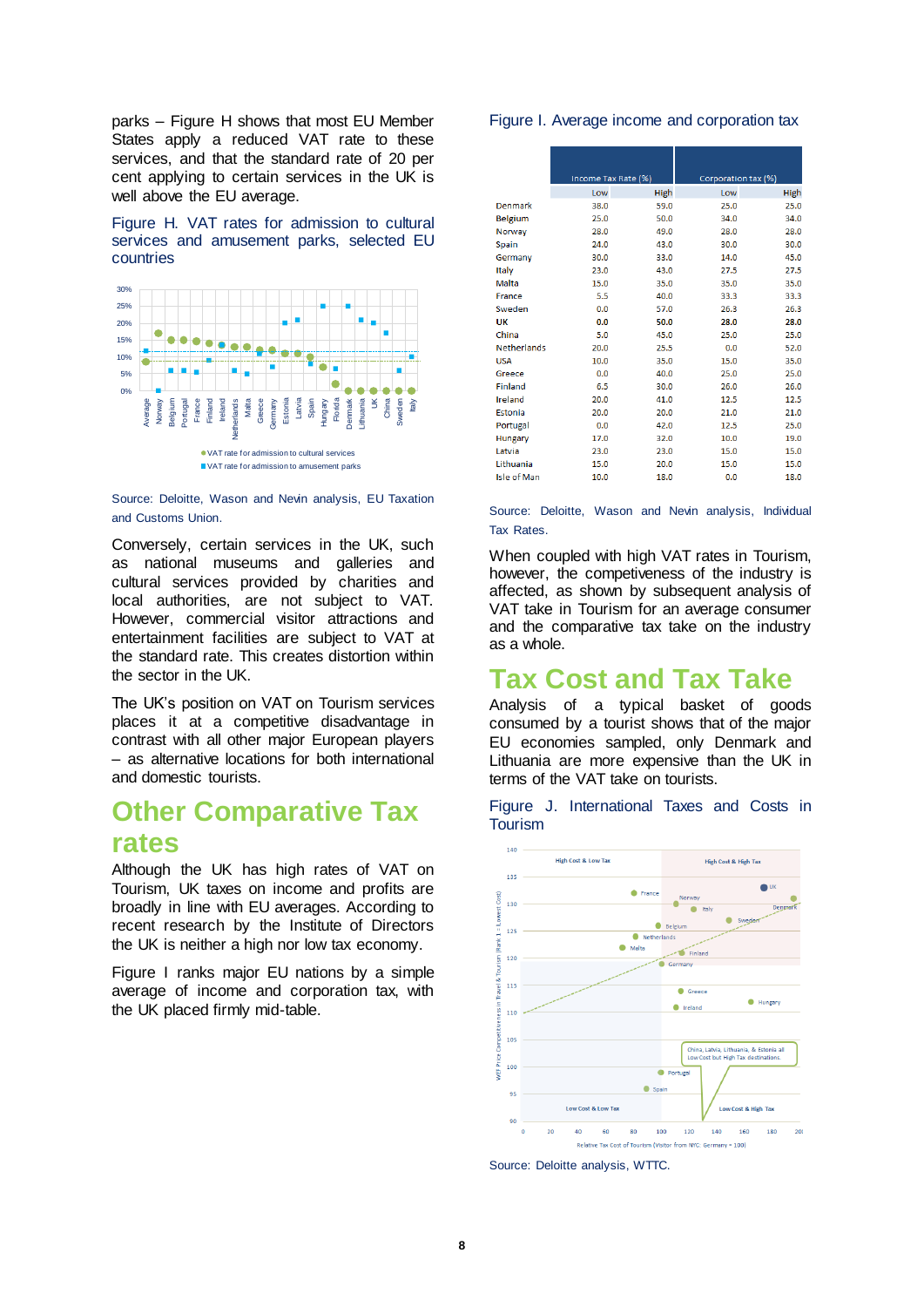Our estimates suggest that VAT accounts for around 10 per cent of total expenditure in the UK Tourism industry (after accounting for spending below the VAT threshold and reclaim) and thus a reduction in the VAT rate from 20 to 5 per cent is an effective 7.5 per cent fall in costs facing consumers, if passed on in its entirety.

The total Tourism tax burden in the UK, also including income, corporation and production taxes, is estimated at 22 to 30 per cent (the upper and lower bounds representing no reclaim and all reclaim scenarios). This is higher than all but two destinations – Denmark and China.

#### Figure K. Tourism Industry Tax Take (As per cent Demand)



#### Source: Deloitte analysis.

Our estimate also suggests that the UK allindustry average tax take is 20 to 29 per cent. This indicates that the tax take on Tourism (22 to 30 per cent) is slightly higher than the allsector average. As a benchmark from official sources projected UK tax revenues for 2010 represent 35 per cent of GDP, which also includes other non-industry applicable taxes.

On both VAT-only and all applicable tax measures the UK is a relatively high tax destination for tourists and businesses operating in Tourism.

### **Pass-through of VAT cuts**

Economic theory suggests that where demand is relatively price elastic, a given reduction in the VAT rate (price) will lead to larger than average increase in demand. Producers have an incentive to pass-on to consumers to generate further demand, and in this instance the tax revenue accruing from the change may increase due to more than proportionate increases in demand.

Where demand is inelastic a given reduction in the VAT rate will lead to only small increases in demand. Here producers will not pass on VAT cuts, having less incentive to do so, and tax revenues for Government will tend to decrease.

The Danish firm Copenhagen Economics ApS was commissioned by the EU to carry out an "overall assessment of the impact of reduced rates applying to locally supplied services, including restaurant services, notably in terms of job creation, economic growth and the proper functioning of the internal market". The report was issued in June 2007.

The study considered six case studies where a significant change in VAT rate had occurred, one of which concerned hotels in Finland. The report concluded as follows:

*"The empirical evidence from major changes in VAT rates supports the conclusion that changes of VAT rates to a very large extent are passed on to consumers."*

*"…there is little doubt that permanently lowering the VAT rate on a particular good (or service) sooner or later will lead to a reduction in the price of the good more or less corresponding to the monetary equivalent of the lower VAT rate…In economics jargon, there will be a strong tendency towards full pass-through."*

Moreover, pass-through should happen on a faster basis with the 'Price + VAT' strategy being adopted by the industry to display price changes in a transparent manner.

### **The effects of reducing VAT – Case studies**

A selection of case studies indicate that introducing a differential rate of VAT for Tourism has had positive effects on demand in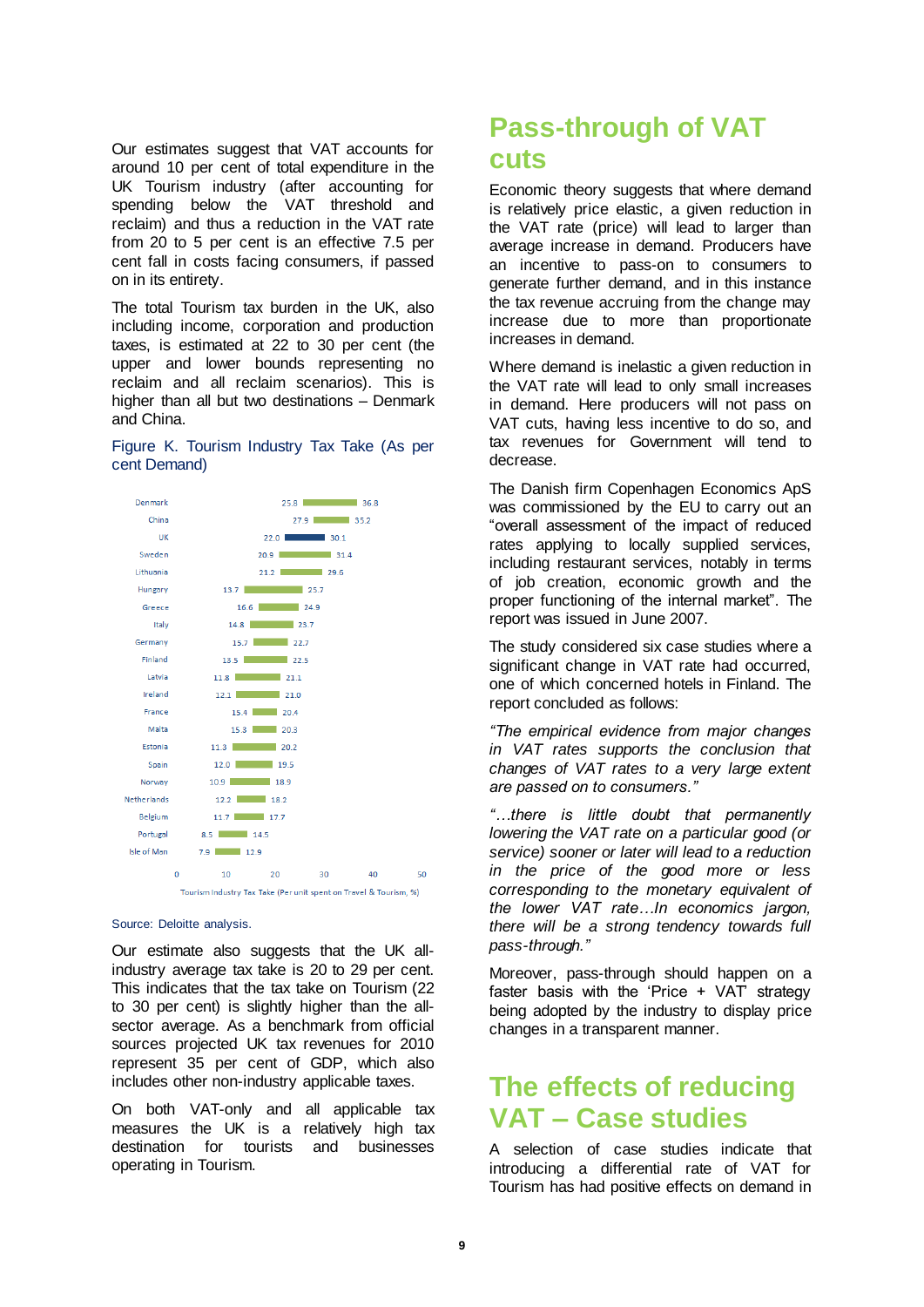the industry. Examples include:

#### **Germany**

The VAT rate on hotels was reduced from the standard rate of 19 per cent to 7 per cent from 1<sup>st</sup> January 2010, following a campaign by the industry since 1996. A key argument put forward for the cut was the lack of investment in hotels going back several decades due to difficult trading conditions. Another issue was that the impact of the high VAT was particularly acute in Bavaria, a region where Tourism is of considerable importance and where the sector was uncompetitive with directly accessible countries such as the Czech Republic, Austria and Switzerland, because of higher VAT rates.

The fact that the German Finance Ministry, traditionally one of the most fiscally conservative in the EU, has implemented this VAT reduction suggests that they believe the indirect impact of the VAT cut, in stimulating activity and employment in the sector and thus broadening the size of the VAT base and increasing income tax and corporation tax yields, is likely to be significant, and may largely offset the direct loss in VAT yields. Their decision was influenced by research undertaken by IFO, an economics research institute at the University of Munich, which predicts that this will be the case.

As stated previously, it can take two years before the impact of a change in tax rate can be fully seen. However, the results for the first half of 2010 from Accor, the largest hotel group in the EU, could be seen to be encouraging:

| Accor Hotels: Performance in first 6 months of<br>2010 compared with same period in 2009 |                                       |                          |  |  |
|------------------------------------------------------------------------------------------|---------------------------------------|--------------------------|--|--|
|                                                                                          | <b>Upscale and</b><br>midscale hotels | <b>Economy</b><br>hotels |  |  |
| Germany                                                                                  | $+11.6%$                              | $+10.5%$                 |  |  |
| UK                                                                                       | $+4.8%$                               | $+5.5%$                  |  |  |
| France                                                                                   | $+6.8%$                               | $+3.7%$                  |  |  |

Source: Deloitte, Wason and Nevin analysis.

The table shows that in the first half of 2010, hotels in Germany have improved performance over the previous year by more than hotels in the UK and France. The report cites improved economic conditions as part of the reason in all three countries, together with an increase in the number of trade fairs in Germany. However, it also refers to the

reduced rate of VAT in Germany and the increase in VAT in the UK, from the temporarily reduced standard rate of 15 per cent in the preceding year.

The *Hotelverband Deutschland* (IHA) represents around 20 per cent of hotels in Germany, primarily larger hotels and those belonging to groups. It is one of 21 association members of DEHOGA, the German hotel and restaurant association. The IHA undertook a survey of its members on their responses to the VAT cut. There were 4,923 responses. The results were announced on 30 September 2010. Key findings as a result of the cut in VAT were as follows:

- 89 per cent of respondents had commenced new investments or plan new investments in 2010. The total cost of all these investments amounts to €860 million
- 32 per cent of respondents have taken on more staff or plan to do so during 2010; the responses indicate the creation of 10,000 full time jobs, representing an increase on total employment in German hotels of 2 per cent, plus an additional increase in part-time employment of 2 per cent
- 35 per cent of respondents increased staff wage levels; the total value of wage increases reported amounts to € 29.2 million
- 32 per cent of respondents have reduced their prices, with the average price reduction being 6 per cent (i.e. slightly less than half the VAT cut).

It should be noted that these results represent actual or planned responses to the VAT cut in only the first year; further responses are expected during the following year.

#### **Restaurants in France**

The rate of VAT on restaurants in France was reduced from 19.6 per cent to 5.5 per cent from 1<sup>st</sup> July 2009, very shortly after the decision to allow EU Member States to apply a reduced rate of VAT to restaurants.

A survey published by GIRA Conseil on  $7<sup>th</sup>$ January 2010 showed that restaurant net sales increased by 8 per cent for the period between July and November 2009 compared with the same period in 2008. This is believed to be due to the VAT decrease.

In the months following the VAT cut, there was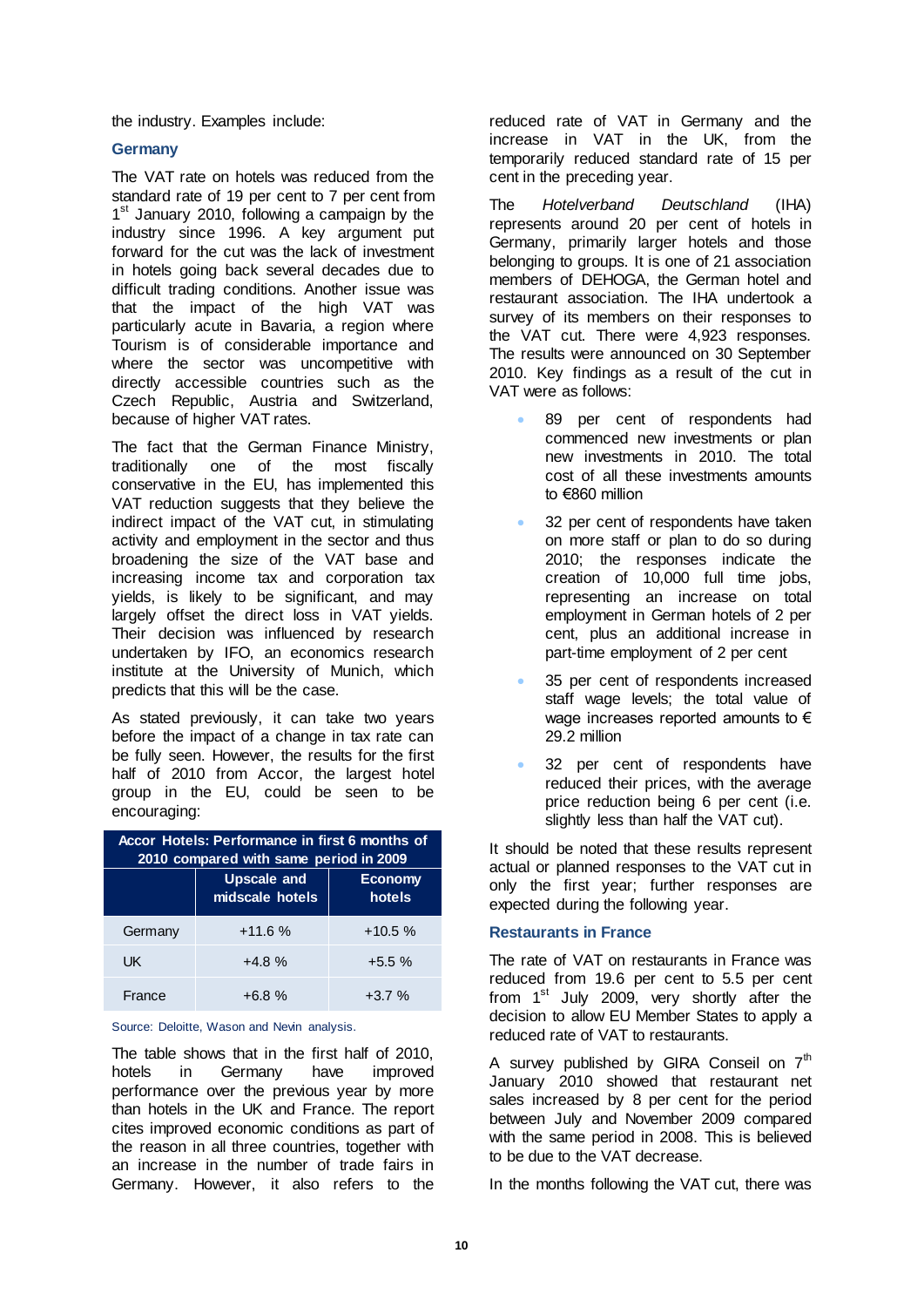criticism of restaurateurs in the press for not passing on the VAT cut to customers in the form of lower prices. This was particularly so in the case of independently-owned restaurants and cafes, which make up 70 per cent of the sector. However, pass-through of the cut is taking place, albeit gradually, as competitive pressures come to bear. This is in accordance with the findings of the Copenhagen Economics research referred to above which states that it typically requires a period of two years before the full impact of a change in tax rate occurs. Therefore the full effect of the cut in VAT on French restaurants is unlikely to have been realised.

The reduction in VAT on restaurants came about as a result of an agreement between the government and the restaurant industry, the *Contrat d'Avenir*, which aims to bring down prices, create new jobs, increase salary levels and lead to modernisation of the sector. The contract sets targets for the creation of 10,000 jobs and 10,000 apprenticeships. In a speech  $m$ ade on  $30<sup>th</sup>$  September 2010, French President Nicholas Sarkozy declared that since the tax cut, 40,000 jobs have been created in French restaurants and cafes – this estimate has since been revised down to 28,200. He quoted research that suggests the VAT cut has saved an estimated 15,000 establishments from bankruptcy, thus saving an estimated 30,000 jobs in addition to those created.

Since the French economy began to recover in January 2010, a total of 60,000 jobs have been created in the whole economy according to national statistics. Thus, it appears that a significant number of all jobs created in France in all sectors within the past six months to a year might have been in the restaurant sector, as a result of the cut in VAT.

Club TVA Jacques Borel, which lobbies for reduced rates of VAT on the restaurant and hospitality sectors in the EU, reports that French fiscal income has benefited from a significant reduction in the Shadow Economy related to restaurants. The potential impact of this reduction in the Shadow Economy has been put at €720 million per annum, partially off-setting an estimated loss to French public finances of €2.5 billion as a result of the cut in VAT. This loss will be off-set further by knockon effects in the economy.

#### **Ireland**

In the Republic of Ireland, the rate of VAT

applied to certain Tourism services reached a peak of 23 per cent in the mid 1980s, the second highest in Europe at that time. In 1986, the VAT rate on hotels was reduced from 18 per cent to 10 per cent and on restaurant meals from 23 to 10 per cent. The cut in VAT stimulated a period of strong growth in the Irish Tourism industry after a period of stagnation. The rate was raised to 12.5 per cent in 1990 and to 13.5 per cent in 2004.

Since 1980, Ireland's foreign exchange receipts have increased on average by just under €170 million per annum – a highly creditable performance for an economy less than a tenth of the size of the UK. This represents a considerably faster growth rate than the UK, and has resulted in a significant increase in the Republic's share of the world Tourism market.

Overall, the fortunes of the Irish tourist industry have correlated closely with changes in the rate of VAT. There have been many other factors that have contributed to the Republic's considerable success over this period, but industry representatives claim that the reduction in VAT was the most important single factor, providing a much-needed 'shot in the arm' to stimulate Tourism growth.

#### **Hotels in France, Italy and Spain**

During the 1990s, the governments of France, Italy and Spain introduced standard rates of VAT for the top grade of hotels, leaving all other hotels on a reduced rate of VAT. In each case, a substantial majority of top hotels voluntarily downgraded so that they would be charged the reduced rate of VAT, and thus be able to pass on this saving to consumers and so be competitive on price. This shows that hotels will readily forego the marketing advantage of having a higher grading for the much greater advantage of being able to compete with lower prices. Within a few years the governments of all three countries reversed their decisions and applied the reduced rate to all hotels.

#### **The Baltic Countries**

On accession to the EU, the three Baltic countries, Estonia, Latvia and Lithuania, all opted to apply a reduced rate of VAT to hotel accommodation.

Following a period of economic instability, the IMF required these three countries to implement tax increases from 1<sup>st</sup> January 2009 and urged them to move hotels from the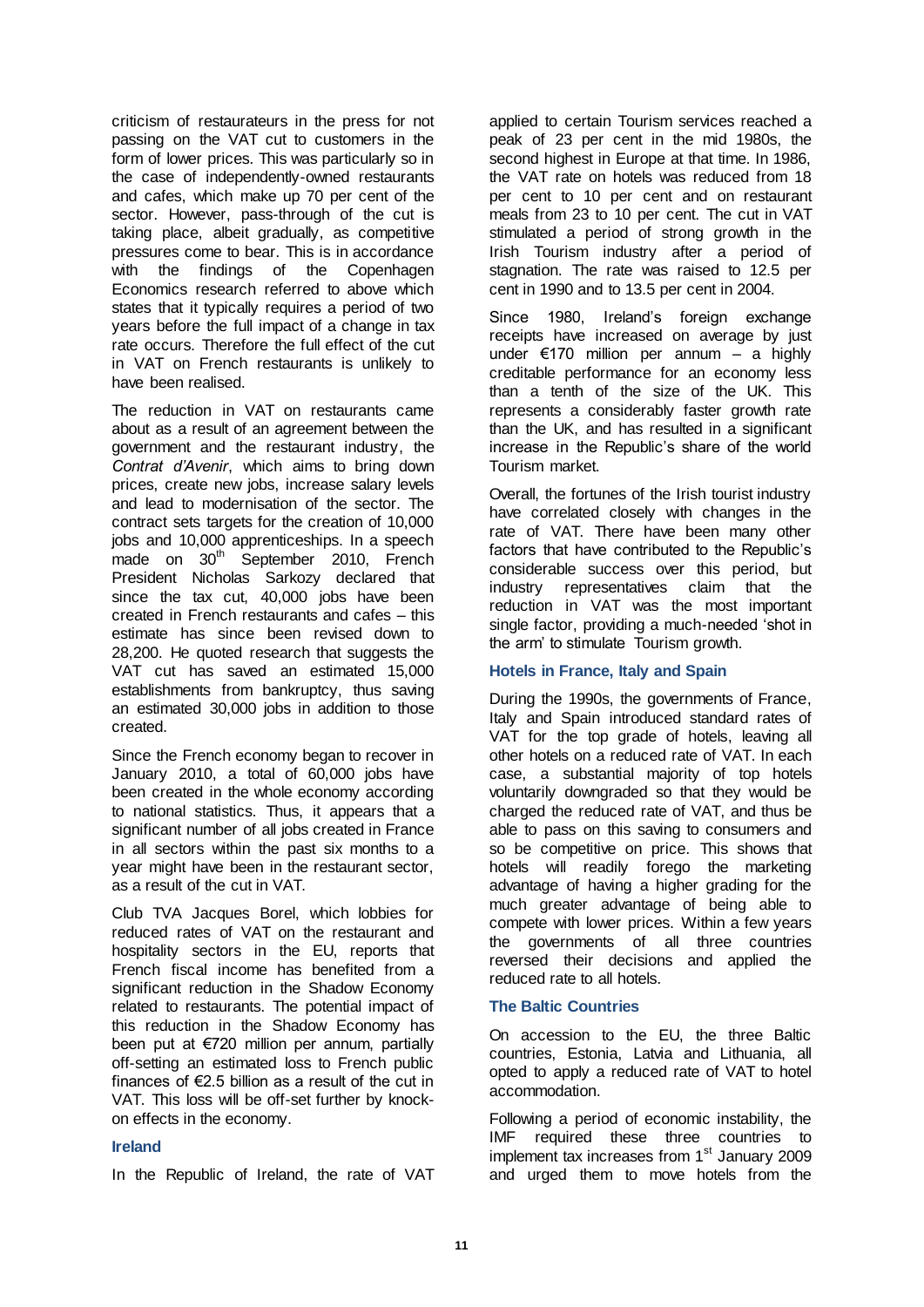reduced VAT band. The response was different in each country:

- Estonia resisted pressure to apply the standard rate to hotels, but did increase the reduced rate from 5 per cent to 9 per cent; following this change, there was a decline in the volume of foreign tourist arrivals;
- Latvia moved the rate for hotels from 5 per cent to the standard rate of 21 per cent; foreign visitor spending declined by 15 per cent; the government then moved hotels to a new reduced rate of 10 per cent from 1<sup>st</sup> May 2010, since when there has been a reported 10 per cent year-on-year increase in hotel bookings;
- Lithuania moved hotels from 5 per cent to the standard rate of 19 per cent, which increased further to 21 per cent on 1st September 2009. It has since reduced the rate back to 9 per cent, but as a temporary measure for 2011 only.

# **The price elasticity of Tourism**

Work undertaken by Wason and Nevin at Deloitte for the 1995 and 1998 VAT reports, and their subsequent reports for the British Tourist Authority on The Price Sensitivity of International Tourism (2001) and for BALPPA (2008), estimated price elasticity for international Tourism to the UK of -1.28. In other words, a ten per cent decline in the trade-weighted exchange rate of sterling (a proxy for the relative price of UK Tourism versus overseas destinations) leads to a 12.8 per cent increase in real UK international Tourism receipts.

The elasticity of real Tourism receipts with respect to the UK's nominal trade weighted exchange rate (price) is approximately –1.2 (i.e. mildly elastic).

As part of this study, Dr Roger Perman updated the analysis. The regression indicates that a ten per cent fall in the price of UK Tourism relative to the OECD average Tourism, after full adjustment, a 12 per cent increase in total UK Tourism receipts in real (i.e. inflation adjusted) terms.

The elasticity of real Tourism receipts with

respect to OECD GDP (income) is  $+0.618$ (that is, moderately inelastic).

The regression indicates that a ten per cent rise in OECD countries average real GDP generates, after full adjustment, a 6 per cent increase in total UK Tourism receipts in real terms.

Therefore, the income elasticity parameters imply that, whereas overseas visitors regard UK Tourism as an inferior product – i.e. one on which they spend relatively less money as their incomes rise – UK residents regard travel abroad as a superior product – one on which they spend relatively more as real incomes increase.

The implication of this is that the UK's Tourism Balance is likely to continue to deteriorate as real incomes increase, on a "no change" policy scenario where VAT continues to be levied at the standard rate on Tourism and hospitality services.

The full adjustment of Tourism receipts to their new long-term equilibrium levels (as implied above) takes time. Dynamic simulations in the model indicate that it is likely to take 2 years for 80 per cent of the effects of price changes to filter through to demand, with a further 10 per cent filtering through in year 3.

The estimated dynamic model shows that, after a shock or change in one of the driving variables, the full adjustment of Tourism receipts to their new long equilibrium level takes a considerable length of time. The speed of adjustment is relatively fast compared with many other economics processes, with nearly 80 per cent of full adjustment reached within just two years of the initial shock.

## **The effects of reducing UK VAT to 5 per cent**

That most EU Member States levy reduced rates of VAT on visitor accommodation and visitor attractions suggests that they recognise that, as demand for these services is highly price sensitive, higher tax *rates* could have the perverse effect of reducing tax *yields* if they result in a significant contraction in demand. The case studies cited in this report indicate that major EU Member States such as France and Germany recognise that introducing lower VAT rates to these sectors during a period of economic recession can be a valuable tool in helping to stimulate demand and increase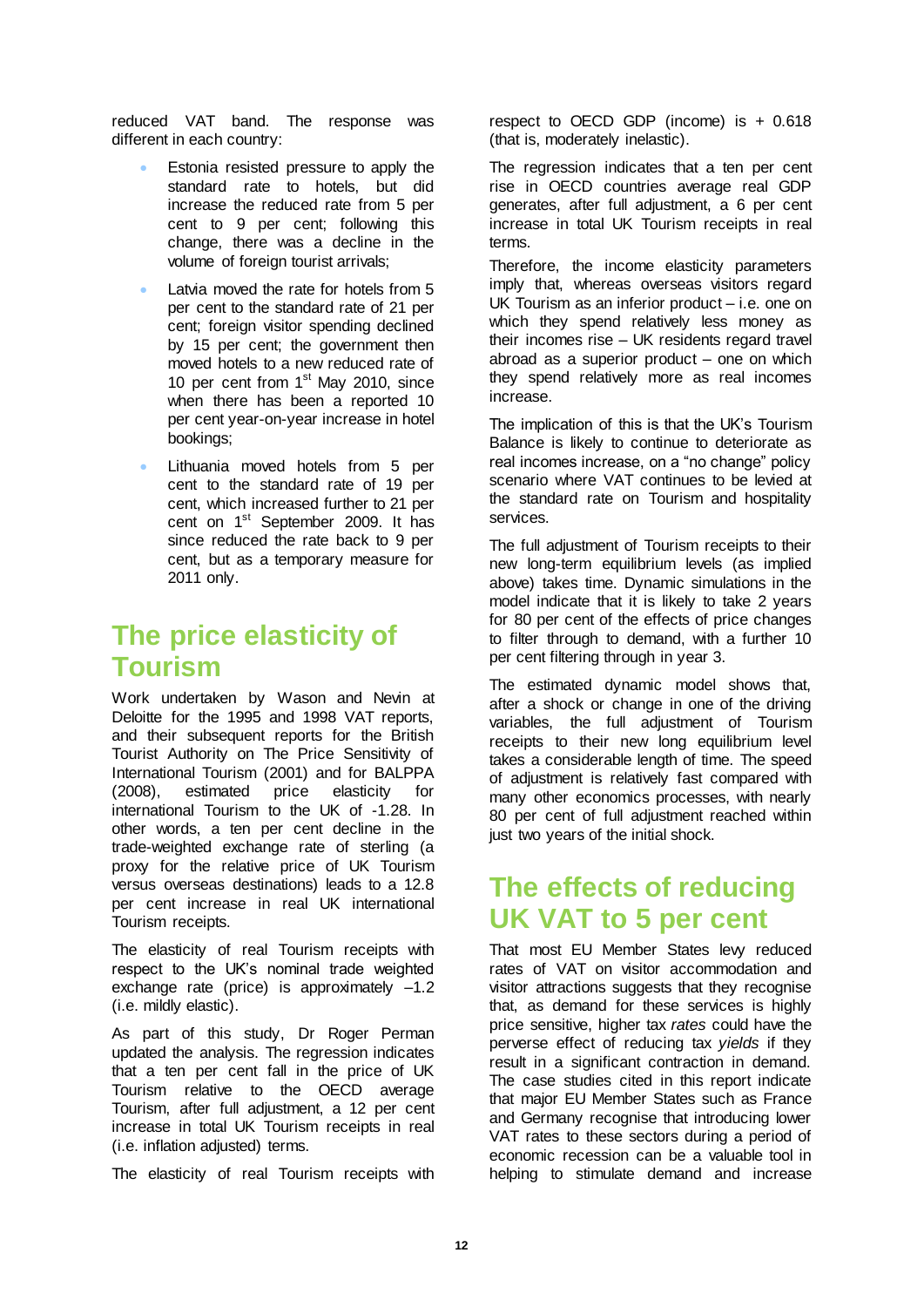#### employment.

The immediate impact of cutting VAT from 20 per cent to a reduced rate of 5 per cent would be a loss of VAT yields. However, the base on which VAT is levied will not remain constant. Lower tax rates will feed through to lower prices, which will stimulate higher demand and so increase the total revenue base on which VAT is levied. The VAT base will increase for two reasons. Firstly, more international and domestic visitors will take their holidays in the UK as a consequence of more competitive pricing. Secondly, we would expect a progressive broadening of the VAT base in response to the lower rate. At a rate of 20 per cent, small hotels and attractions have an incentive to remain outside the VAT regime if they can. If rates are reduced to 5 per cent, the disincentive to VAT registration will be considerably reduced.

Higher expenditure in response to lower VAT rates can be expected to have the following effects:

- It will generate higher levels of employment in Tourism and related services;
- This increase in employment will generate additional income tax receipts and savings in social security payments; and
- Higher expenditure will also generate an increase in profits and corporation tax payments by sector operators and, to the extent that profits are paid out as dividends, it will also result in a modest increase in tax paid on dividends.

Finally, higher Tourism incomes will feed through to higher expenditure in other sectors of the economy, which in turn will generate further tax receipts. Previous estimates of the value of the Tourism multiplier suggest it to be of the order of 1.7, implying that every additional £1 of Tourism expenditure feeds through to 70p of extra expenditure in other sectors of the UK economy.

One important effect of lower VAT rates will be to reduce the size of the Shadow Economy – that part of the economy on which no VAT is levied, either because it is unreported and "unofficial" or because operators deliberately keep their turnover below the VAT threshold, e.g. by closing during the winter, to avoid the cost and administrative burden of VAT

#### registration.

Research undertaken since 2000 by Professor Friedrich Schneider at the University of Linz, Austria, estimates the size the UK Shadow Economy as approximately 15 per cent of the official economy.

Further evidence of the growth of the shadow or unofficial economy in the UK in suggested by the Comptroller and Auditor-General's report on the *Audit of Assumptions for Budget 2010*. This report indicated that the VAT Gap – defined as the difference between the amount that the UK Government should in theory collect from VAT, and the amount that it actually does collect – widened from 12 per cent of potential VAT receipts in the early 1990s to 14.5 per cent by 2009/10.

All these sources suggest that high VAT rates could act as a disincentive to the growth of small enterprises in the sector – for example small guest houses that close through the winter, in order to remain below the VAT threshold. They also suggest that there may be under-reporting of turnover, wages and profits in the SME sector, where a significant proportion of sales are made in cash. If the VAT rate in the UK were reduced to five per cent, the incentive to avoid the burden of VAT would be reduced and one would expect more enterprises to register for VAT.

We have used a figure of 14 per cent to estimate the current value of the total (legal and fraudulent) Shadow Economy in our fiscal analysis.

Evidence from France suggests that the reduction of VAT on restaurant meals has had significant impact in reducing the amount of tax avoidance and evasion in the restaurant and cafe sector there. We have assumed that a reduction in the VAT rate from 20 per cent to 5 per cent could reduce the size of the Shadow Economy in accommodation and attractions by a third compared with prereduction levels.

Overall, the base case fiscal model assumes that a 15 per cent reduction of VAT from 20 per cent to 5 per cent will feed through as follows:

- 60 per cent of the reduction will feed through in lower prices;
- 10 per cent will be used to recruit more workers and pay higher wages;
- 3 per cent will be allocated to training;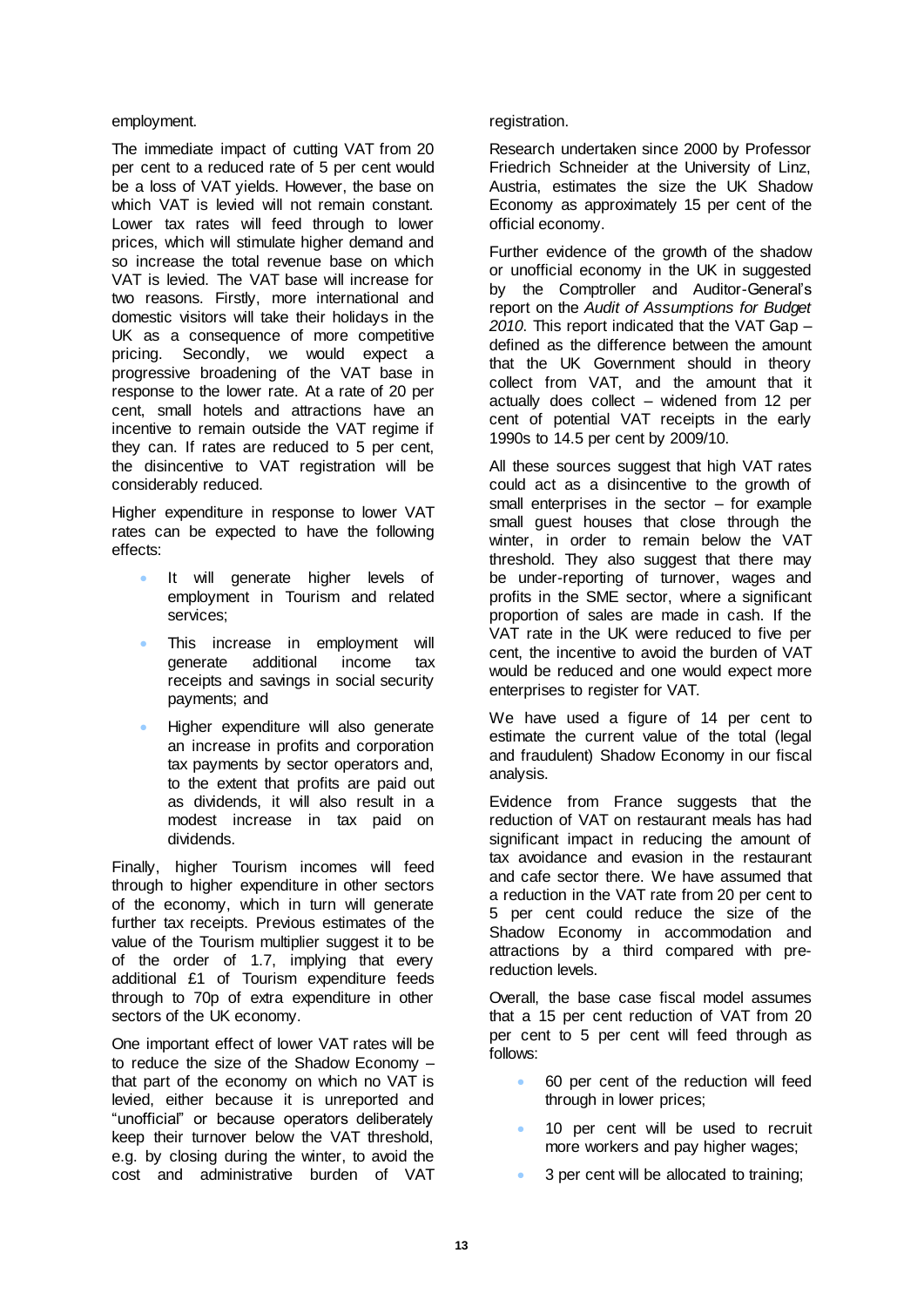- 22 per cent will be allocated to investment; and
- 5 per cent will be allocated to higher profit after investment.

These changes will not feed through instantaneously. Based on evidence of the path of adjustment experienced in Ireland and France, and the dynamic equations in Dr Perman's econometric models summarised in this report, it may take up to four years for the full effects of lower VAT to feed through to lower prices. Initially, sector operators may seek to retain most of the reduction in higher profits, and only over time will competition drive prices down – a phenomenon being witnessed currently in the French restaurant sector. For the purposes of the fiscal analysis, it is assumed that the path of price adjustment is as follows:

- 40 per cent of the total price adjustment in Year 1 following the VAT reduction;
- 80 per cent occurs by Year 2;
- 90 per cent by Year 3; and
- 100 per cent by Year 4, after which sector pricing is in a post-reduction equilibrium.

The direct loss of revenue to HM Revenue and Customs (HMRC) from reducing VAT rates on accommodation would amount to £1,017 million in the first year following a VAT cut, while the loss from reducing VAT rates on visitor attractions would be £201 million.

This loss would be off-set by gains which would build up over the years following the VAT reduction, as the impact of price cuts and additional investment in the sector feeds through to higher demand from both overseas and domestic tourists compared to a scenario where VAT continued to be levied at 20 per cent.

#### Figure M: Net Fiscal Impact of a VAT Reduction on Accommodation and Attractions over Time



#### Source: Wason and Nevin analysis.

By Year 10, the indirect fiscal gains accruing to the Exchequer are calculated to be as follows:

- £56 million from the VAT on higher turnover stimulated by increased visitor numbers in the visitor accommodation sector, and £11 million in the visitor attraction sector.
- £30 million from a widening of the VAT base of the accommodation sector, and £4 million from the visitor attraction sector
- £177 million from income tax on new jobs created by higher turnover in the accommodation sector, and £46 million in the visitor attraction sector;
- £38 million from income tax on higher incomes generated by higher margins, of which £32 million would be generated in the accommodation sector and £6 million in the attraction sector;
- £228 million from savings in social security payments, of which £182 million would be generated in the accommodation sector, and £46 million in the visitor attraction sector;
- £91 million from corporation tax generated by improved margins, of which £78 million would be generated in the accommodation sector and £13 million in the visitor attraction sector;
- £133 million from corporation tax generated by higher turnover, of which £111 million would be generated in the accommodation sector and £22 million in the visitor attractions sector; and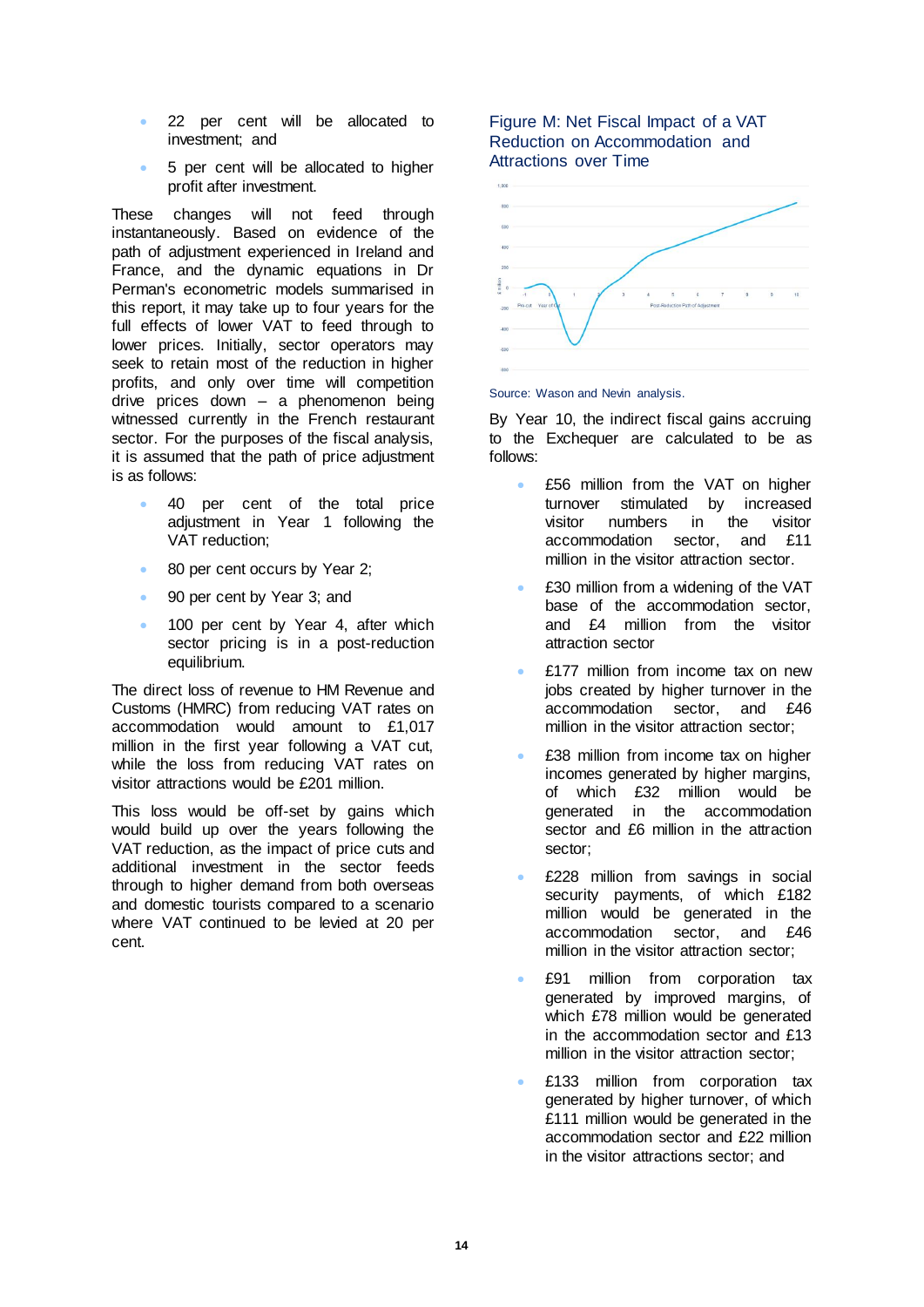- £53 million from additional income tax paid on increased dividends, of which £45 million would be generated in the accommodation sector and £8 million in the visitor attractions sector.
- In addition, we calculate that there will be additional gains from the multiplied effects of increased expenditure elsewhere in the economy. The fiscal value of these multiplier effects is computed to be £820 million in the accommodation sector and £158 million in the visitor attraction sector by Year 10.

In total, the net fiscal gain as a result of the VAT reduction is estimated to grow to £835 million per annum by Year 10 following a VAT cut, based on the assumptions input to the fiscal model.

The Net Present Value (NPV) of the fiscal gains generated for the Treasury over 10 years, compared to a "no change" policy scenario, is £2.6 billion.

The reduction would also result in net job creation in the sector, and the generation of additional foreign exchange for the UK. There could be further net gains as a result of some UK residents switching from holidays abroad to holidays at home, at least for their second holiday. In addition, there could be a dynamic benefit as a result of a 'virtuous circle' of sector growth, with higher turnover generating greater profitability, which in turn is partly used to invest in product enhancement, attracting more customers and leading to further growth, as occurred in the Republic of Ireland.

Taking these factors into account, we have estimated that only 40 per cent of the total impact of a VAT reduction is felt in the first year following the reduction, rising to 80 per cent in the second year, 90 per cent in the third year and 100 per cent by Year 4.

The implication of this is that the full indirect and multiplied impact of a VAT reduction will take time to feed through, with the result that the Exchequer may suffer net losses in the years immediately following a VAT cut – as the immediate loss of yield is not offset by indirect and multiplied gains generated by the demand stimulus.

Additional jobs will be created as a result of the higher spending induced by lower VAT rates and lower prices. Based on an average gross turnover per job (full- and part-time) of

approximately £35,000 in the attractions sector and £45,000 in the accommodation services sector, the total number of jobs created by higher sector turnover will be:

- 64,000 jobs in accommodation; and
- 14,000 jobs in visitor attractions.

Both sectors are highly labour-intensive, and both are characterised by comparatively large numbers of part-time employees. We estimate that approximately 42,500 full-time equivalent jobs will be created in accommodation services, and 9,500 in visitor attractions.

A further question is how many of these jobs are additional, as opposed to displaced from employment in other sectors. On the assumptions used in our analysis, 65 per cent of these jobs will be new jobs that would not exist without the VAT reduction, while 35 per cent will represent displaced jobs. This estimate is based on the fact that many industry employees will be young people and part-time workers, many of whom may be new to the workforce and with limited alternative employment opportunities.

As well as the monetised economic impacts of greater demand in the Visitor Economy and employment levels, there are a number of effects that are not quantifiable in the traditional sense. These include:

- Higher economic activity rates;
- Greater social inclusion;
- Lower benefit claims;
- More consumer choice through Tourism demand spillovers;
- Greater propensity for enterprise creation and innovation;
- Improved Tourism Balance of Payments – through lower imports and greater exports;
- Improved outcomes for local Tourism economies (both rural and urban);
- Preservation of cultural and heritage sites; and
- Regeneration effects arising from demand.

## **Conclusion**

Our base case model indicates that If VAT is cut on Tourism services to 5 per cent, it would provide a shot in the arm to the sector,